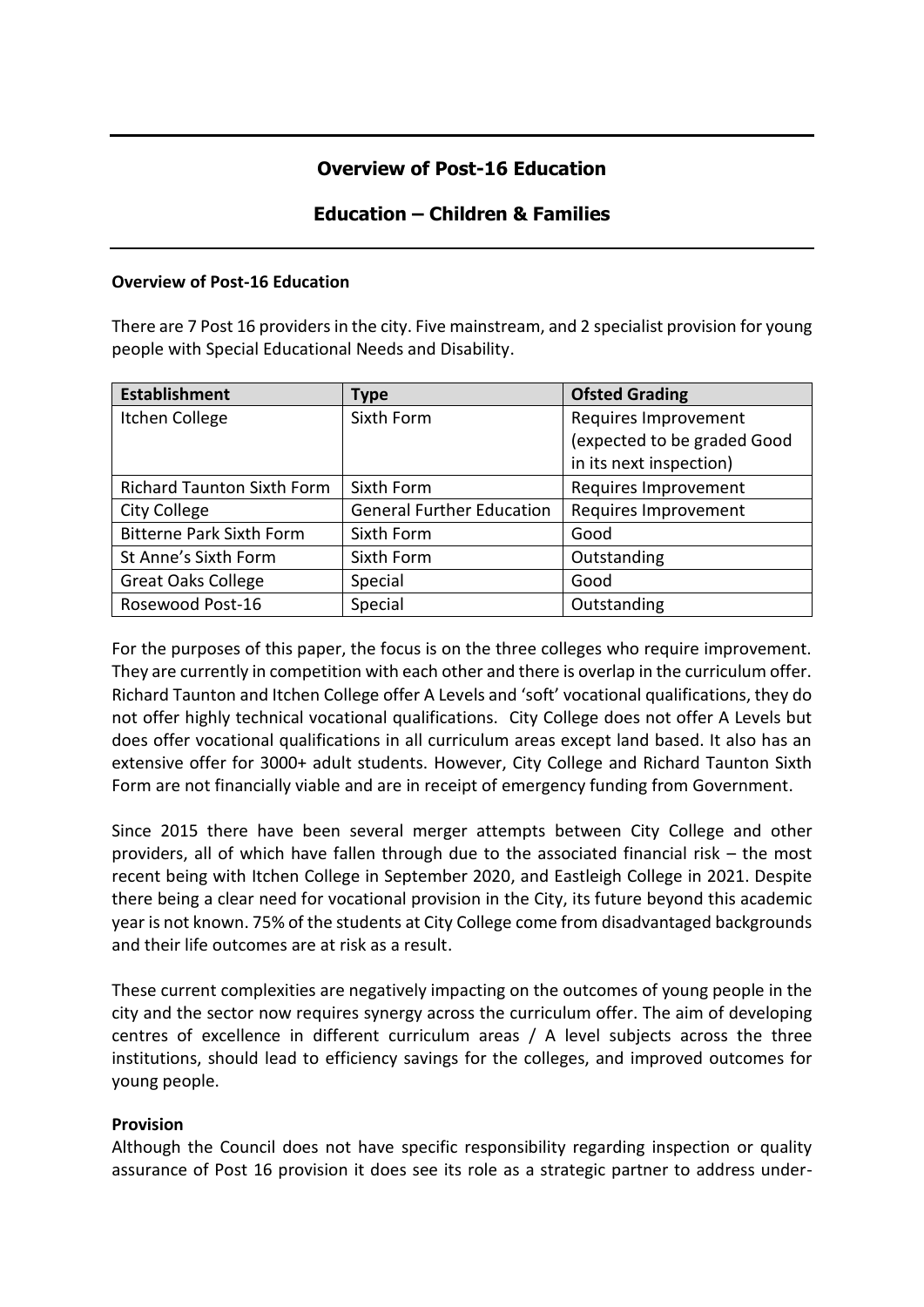performance. This has not been addressed in the past. If the local provision and curriculum offer is not of an acceptable quality to meet the needs of its young people, we would not be fulfilling our statutory duty to secure sufficient suitable education and training for all young people in our area who are over compulsory school age. There is a clear need to ensure that the skills mix supports growth and productivity in the city to engage our most vulnerable groups and prevent young people from becoming NEET.

#### **Participation**

Increased participation in education, training and employment will feed into the hands of NEET prevention and achieve best outcomes for young people. There is a gap in provision for young people with SEND. We propose to strengthen bespoke Post 16 pathways by creating opportunities for young people while they are still in school. Work experience, quality careers guidance and college tasters will be key to addressing this. It will be vital for bespoke pathways to be developed to suit the needs and interests of all young people (especially those with SEND, care experienced young people and young offenders). We aim for a seamless progression from school into further education, training or employment.

#### **City Wide Solution**

The DfE Post-16 commissioner is leading on any future proposals and they are keen to resolve the situation. Deloitte has been commissioned to undertake a detailed review which will result in recommendations being made to the Minister. Deloitte and members of the DfE will be presenting their findings and proposals to Council leaders in September 2021, at which point we will have a better understanding of the potential 'City Wide Solution'. (It should be noted that this review includes eight colleges across the region. They are Richard Taunton Sixth Form, City College Southampton, Itchen College, Eastleigh College, Barton Peveril Sixth Form, Fareham College, Totton College and Brockenhurst College).